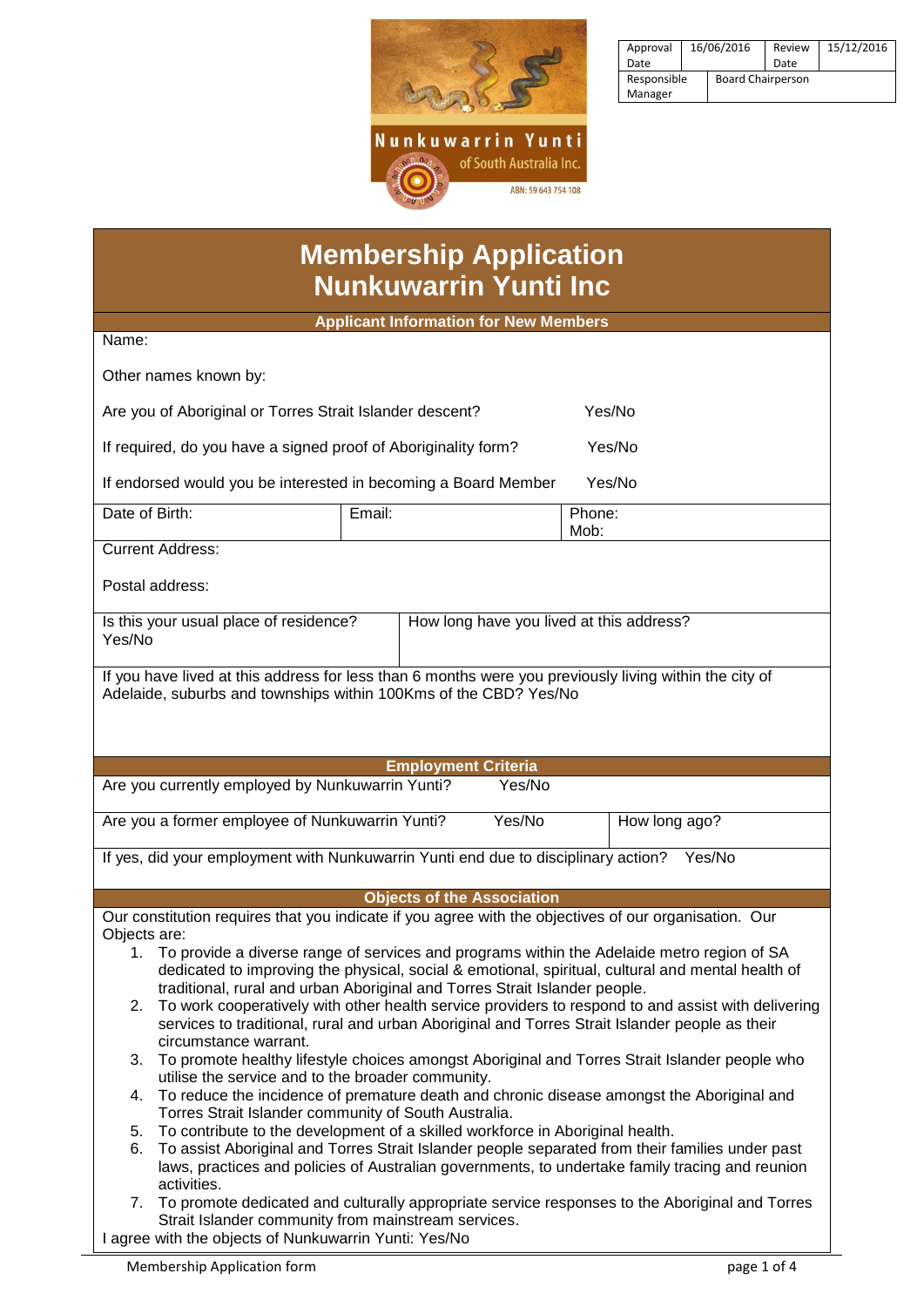

# **Membership Application Nunkuwarrin Yunti Inc**

**Declaration and Signature**

Declaration: I have provided correct information and honest answers to the questions in this form:

| Your signature:                            |                                               | Date: |  |  |  |
|--------------------------------------------|-----------------------------------------------|-------|--|--|--|
| <b>Office use only</b>                     |                                               |       |  |  |  |
| Membership application<br>endorsed: Yes/No | If No, reason:                                |       |  |  |  |
| Date of Board meeting:                     | Member entered onto register: Yes/No<br>Sign: | Date: |  |  |  |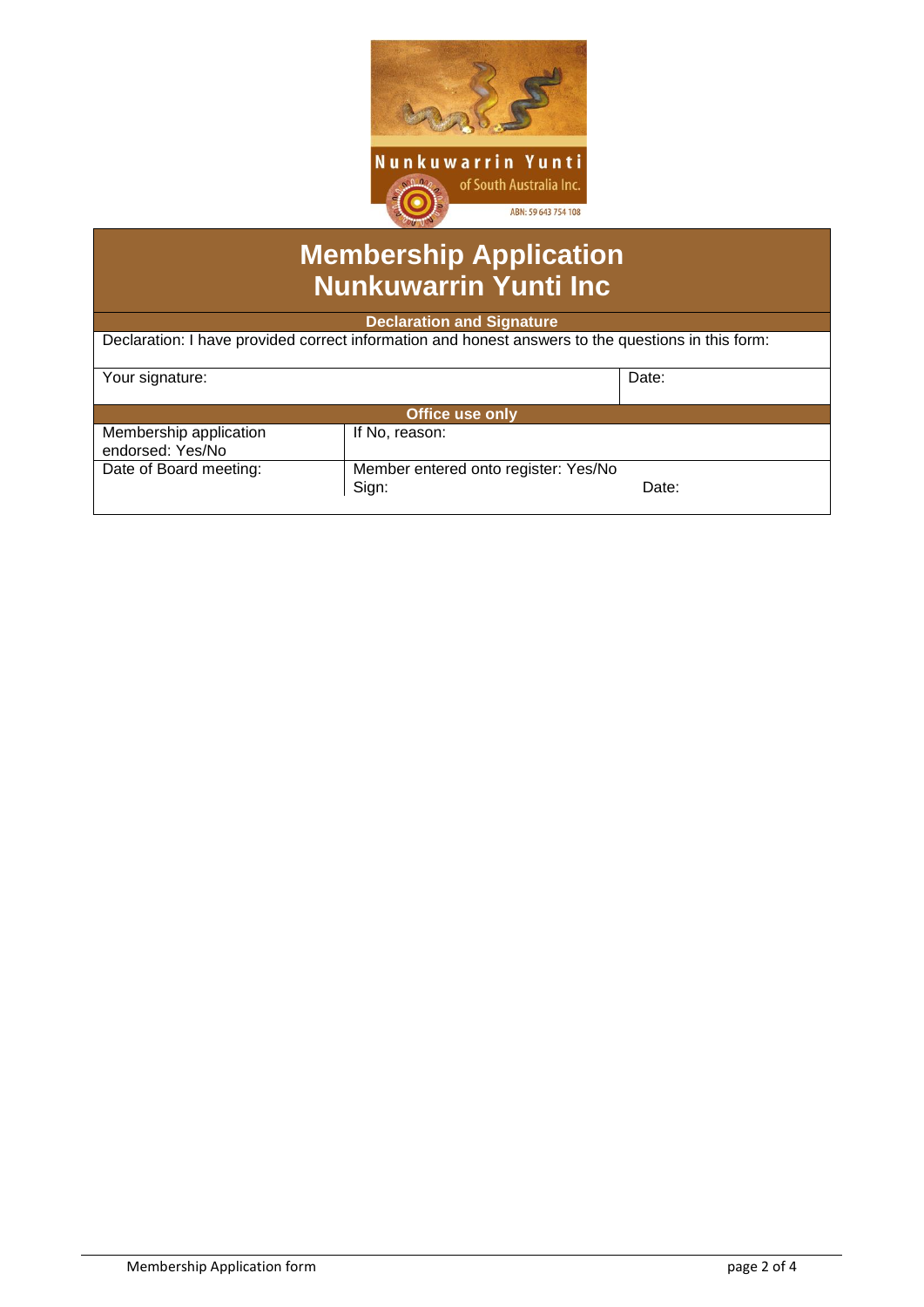

This information is provided to assist you in your application for membership of Nunkuwarrin Yunti Inc and to advise you of your rights and responsibilities as a member.

## **1. Our Association**

Nunkuwarrin Yunti Inc is an Aboriginal community controlled health service incorporated under the Associations Incorporation Act 1985.

Nunkuwarrin Yunti provides a range of health, social wellbeing, community support and education programs in the metropolitan area of Adelaide. We also manage the Aboriginal Link-up Service.

Please visit our website [www.nunku.org.au](http://www.nunku.org.au/) to find out more about Board, the Constitution and our programs.

### **2. Membership**

Becoming a member of Nunkuwarrin Yunti is about getting to have a say in the governance of our Association. It's not about who can and can't access our programs. Patients and clients of our programs do not have to be members and members do not have to be patients or clients.

Membership of our Association is open to individuals who:

- 2.1 Subscribe to the objects of the Association, and
- 2.2 Are aged 18 years and over at the time of lodging a membership application, and
- 2.3 Are of Aboriginal or Torres Strait Islander descent, and
- 2.4 Have a current registered address within the catchment area of the Adelaide plains and hills of South Australia, and
- 2.5 Have been resident within the catchment area of the Adelaide plains and hills for at least 6 months prior to the date of the membership application

Membership of our Association is not open to individuals who are currently employed by Nunkuwarrin Yunti or whose employment with us ended due to disciplinary action within the 5 years prior to lodging the application.

### **3. Applying for Membership**

- 3.1 Individuals applying for membership must do so in writing on the prescribed form providing evidence, where required, that they are eligible for membership under our Constitution.
- 3.2 This application form will be tabled at a meeting of the Board for endorsement.
- 3.3 The Board has the right to not accept an application for membership and has the right to cap the number of Association members at any time.
- 3.4 Though there currently is no membership fee, the Board has the right to apply a membership fee at any time.
- 3.5 Applications for membership can only be considered and endorsed by the Board up to three months before an Annual General Meeting. Applications for membership received during the three months prior to an AGM shall be processed after the AGM.
- 3.6 Applications for membership will not be considered from the floor during an AGM or a SGM.